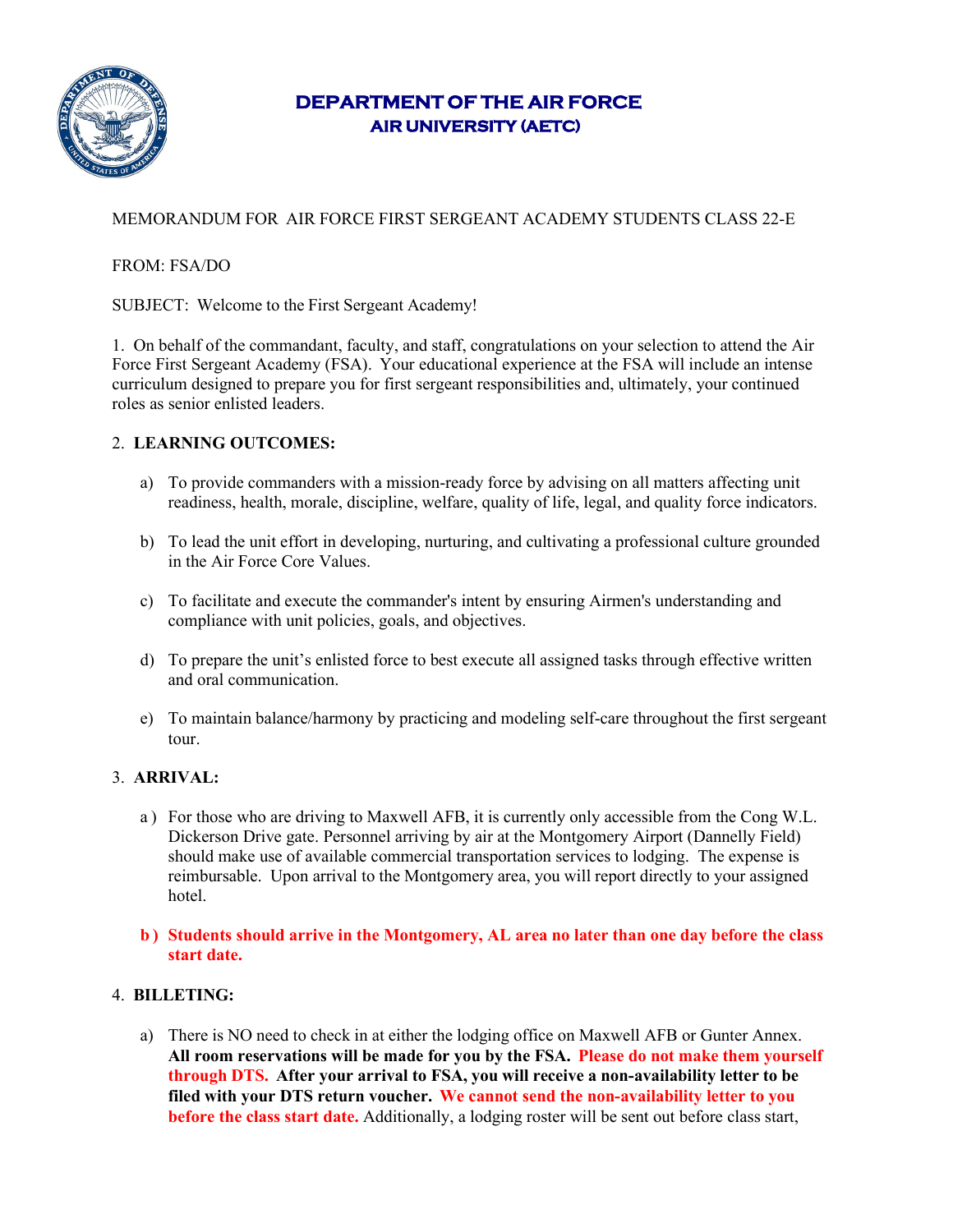providing you with hotel assignment information. As soon as possible following receipt of lodging assignments, please contact your applicable hotel to provide payment information to secure your reservation.

- b) When processing DTS orders, students will need to skip the lodging booking in DTS by selecting:
	- Reason Code 7 Military Lodging
	- Selection Skip Lodging Booking
	- Add comments Lodging Already Booked

### 5. **ACADEMY FACILITY:**

a) The FSA is located at 550 McDonald St., building 1143, Maxwell-Gunter AFB, AL (see map on page 5).

### 6. **TRANSPORTATION:**

a) Transportation will be provided from the hotel to the schoolhouse the first week of class. Students needing transportation will need to be ready for pickup in front of their hotel at 0640. Following the first week, students that do not have pre-coordinated travel arrangements will be encouraged to carpool with their flight mates for the duration of the course.

### 7. **UNIFORM/CLOTHING REQUIREMENTS:**

- a) Bring the following uniforms/clothing with you for academy activities:
	- Service Dress w/first sergeant insignia sewn on service coat (and a minimum of one long- or short-sleeve shirt)
	- Flight Cap
	- OCPs
	- Physical Training Gear
- b) **DOT 1**: Service uniform with short or long sleeve blue shirt **without** the first sergeant insignia, but **with** all ribbons *and* occupational badge(s). Hand carry service dress coat to class for inspection purposes.
- c) **DOT 6 (or alternate photo day)**: Service dress uniform with short or long sleeve blue shirt **without** the first sergeant insignia, but **with** all ribbons *and* occupational badge(s). **Service dress coat with** the first sergeant insignia **is** required for flight pictures at the end of the day.
- d) **DOT 20** (Graduation Day): Service dress uniform, all components with first sergeant insignia.
	- We advise you to hand carry your DOT 1 uniform during travel. The airport is small and sometimes has issues with connecting flights and luggage transfers.
	- On all other days: OCPs will be the uniform of the day.
	- Physical fitness sessions: All students will wear components of the Air Force Physical Training Gear (PTG). Exception: optional FSA flight-specific t-shirt can be worn in lieu of a PTG t-shirt.
	- Inclement/Cold Weather Please be mindful of temperatures during your course timeframe and bring adequate inclement uniform items for PT and periods of instruction outside of the flight room.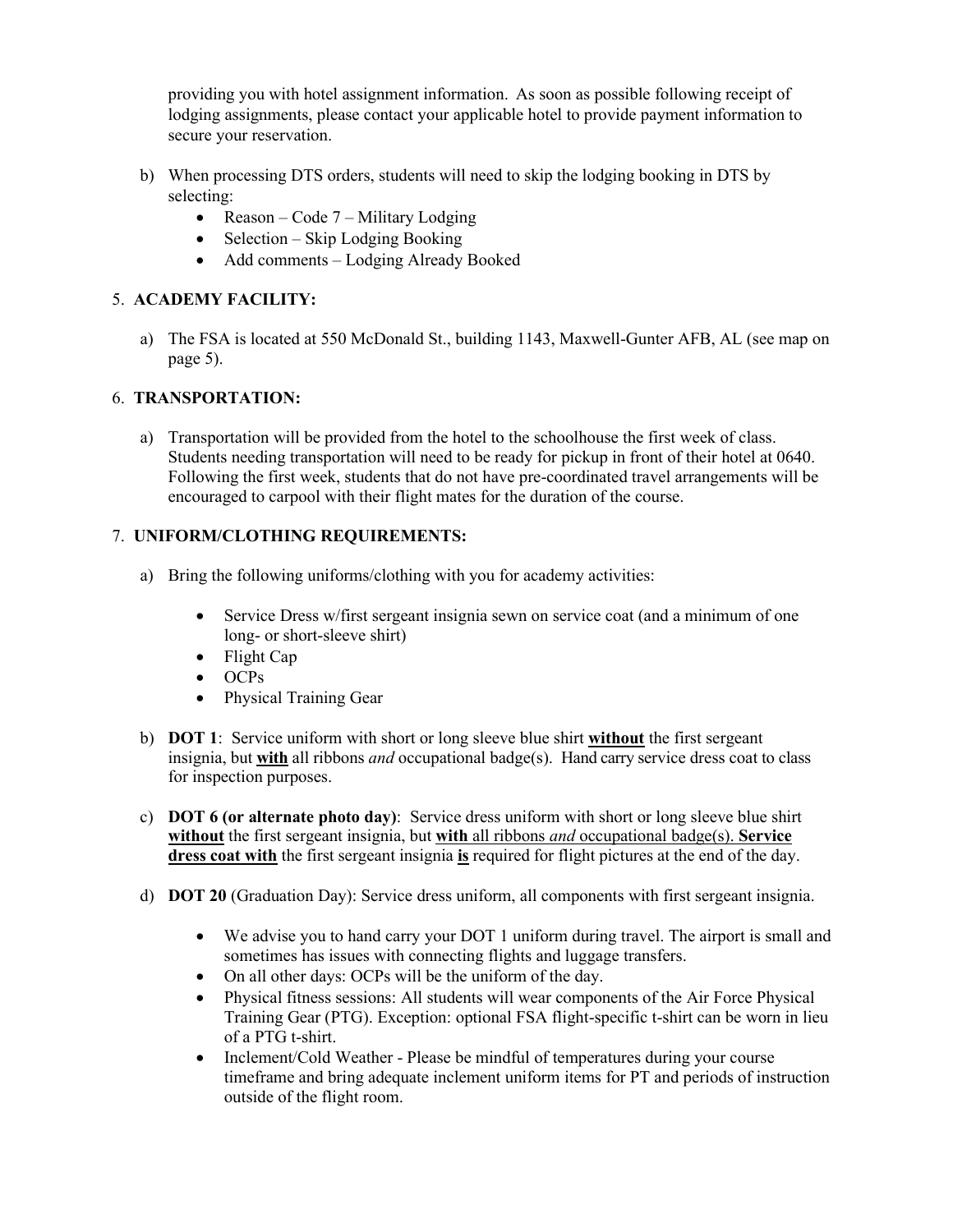#### 8. **GRADUATION GUESTS:**

a) FSA graduation guests are currently allowed on Maxwell AFB-Gunter Annex under HPCON Alpha. Please ensure guests are following installation COVID safety, mask wear, testing, isolation, and quarantine policies in accordance with Center for Disease Control and Prevention (CDC) and Department of Defense (DoD) guidance.

### 9. **CURRICULUM:**

- a) The curriculum is broad, but every segment is geared to the primary objective of developing your first sergeant capabilities. Approximately 190-hours of in-residence training must be accomplished in a 20-academic day period. Much of what you learn will come from active participation in classroom and seminar activities. Maximum emphasis is placed o the practical aspects of first sergeant duties. An adequate amount of theory is presented, and cross-feed among students is encouraged. Anticipate a balanced mix of auditorium lectures and seminar discussions.
- b) Our curriculum materials are managed electronically, so please be aware that you must have access to an electronic device (tablet, laptop, etc.) capable of accessing platforms for interactive instruction (mic, video, etc.) as well as the use of word processing programs (e.g. MS Word, Adobe, etc.). **We recommend a personal device as many government laptops have restrictions that interfere with commercial Wi-Fi and video conferencing platforms. Additionally, you will need a CAC reader to access the Canvas platform during the course.**
- c) Canvas is the learning management system utilized at the FSA. It houses all expected outcomes and the curriculum used during the course. **Once available, Mr. Scott (Director of Education) will send the Canvas login information.** It is imperative that you log in and begin familiarizing yourself with the platform as well as reviewing the assignments section. Additionally, we recommend updating your Canvas profile to allow collaboration with personal email accounts and smartphones to maximize your connectivity.

#### 10. **GENERAL INFORMATION:**

- a) Class hours are Monday through Friday, 0730-1630 CST (exceptions may be considered by the FSA/CO to meet mission requirements). **The report time for day-of-training (DOT) 1, Monday, is 0700 CST**. If you drive to the FSA, park your vehicle in the Enlisted Heritage Research Institute parking lot located on Ave D and enter building 1143 using the student entrance labeled Kisling Hall (to the left of the flag park when facing the building).
- b) Expect to participate in physical training while attending the course. You must have a passing fitness assessment (80 or above) that is valid through the course graduation date. Additionally, you must have no failure on any portion within the last 12 months.
	- If you have **exemptions** in your last test, please send a copy of your AFFMS report and a synopsis of the circumstances leading to the exemption(s) to the FSA/DO for FSA/CO approval consideration.
	- Upload your current AFFMS fitness report to the applicable assignment within Canvas.
	- Examples of exercises you may experience include, but are not limited to push-ups, sit-ups, squats, mountain climbers, lunges, planks, burpees, shoulder taps, highknees, and running. If not already part of your self-care regimen, we highly encourage you to begin conditioning yourself to participate accordingly.
- c) **All Duty Limiting Conditions/Physical Limitation and shaving profiles (temporary or**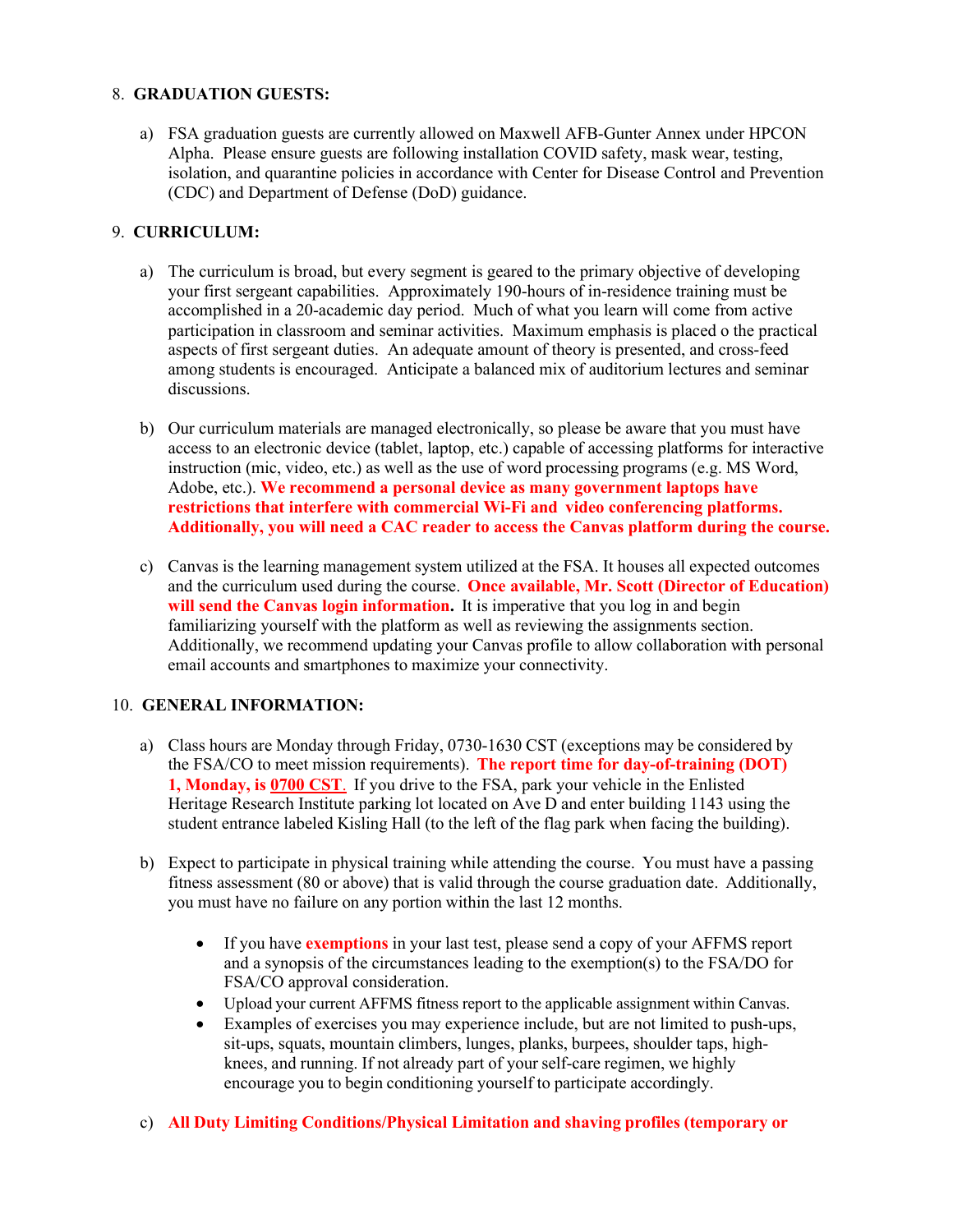**permanent) must be coordinated and approved before course participation.** If you are on a profile/waiver, please send a copy of it and an explanation to the FSA/DO for approval consideration.

- d) **Uniform Inspections.** During the first week of training, all students will be evaluated by the staff for professional military image in uniform and fitness. **Failure to meet the standards outlined in AFIs 1-1, 36-2113, and 36-2903 as well as AFH 36-2618 may result in the member's release from the FSA**.
- e) **Leave /Absence.** Ordinary leave or special pass will not be granted during class time. Emergency leave requests can be coordinated through your primary instructor with the commandant.
- f) **Temporary Absence.** Situations may arise preventing you from attending scheduled classroom activities. Emergency sick call and dental appointments certainly fall into this category. Keep your instructor informed.
- g) **Illness.** Sick call is located on Maxwell AFB. Hours are from 0700-0800 with final patient intake at 0745. Emergency medical care is always available by reporting to the hospital emergency room.
- h) **Weekend/Holiday Travel**. You should advise your flight leader and primary instructor when traveling over weekends or holidays outside of the Montgomery area.
- i) The following read-aheads are required for FSA, before DOT 1:
	- **Read** attached *Reporting Instructions*.
	- **Read** *History of the First Sergeant* and AFI 36-2113, *The First Sergeant* (these documents are available in Canvas under Modules).
	- **Read** the FSA *Procedural Guidance*, (the document is available in Canvas under Modules).
	- **Read** the *National Defense Strategy*, *Accelerate Change or Lose,* and the *CSAF Action Orders* (available in Canvas).
- j) **Landing Fee**. **\$10** (optional). The fee will be used for providing a flight-specific t-shirt that may be worn during PT sessions. Cash payment will be coordinated through your primary instructor.
- k) Mailing Address: 550 McDonald St, Montgomery, AL 36114
- l) Telephone Numbers: Comm: (334) 416-2900 DSN: 493-2900

11. If you have any questions prior to your arrival or need assistance, please feel free to contact me at DSN 596-2900, Comm (334) 416-2900, or email sharita.crishon@us.af.mil. Again, welcome to the Air Force First Sergeant Academy!

> //SIGNED// SHARITA L. CRISHON, SMSgt, USAF Director of Operations